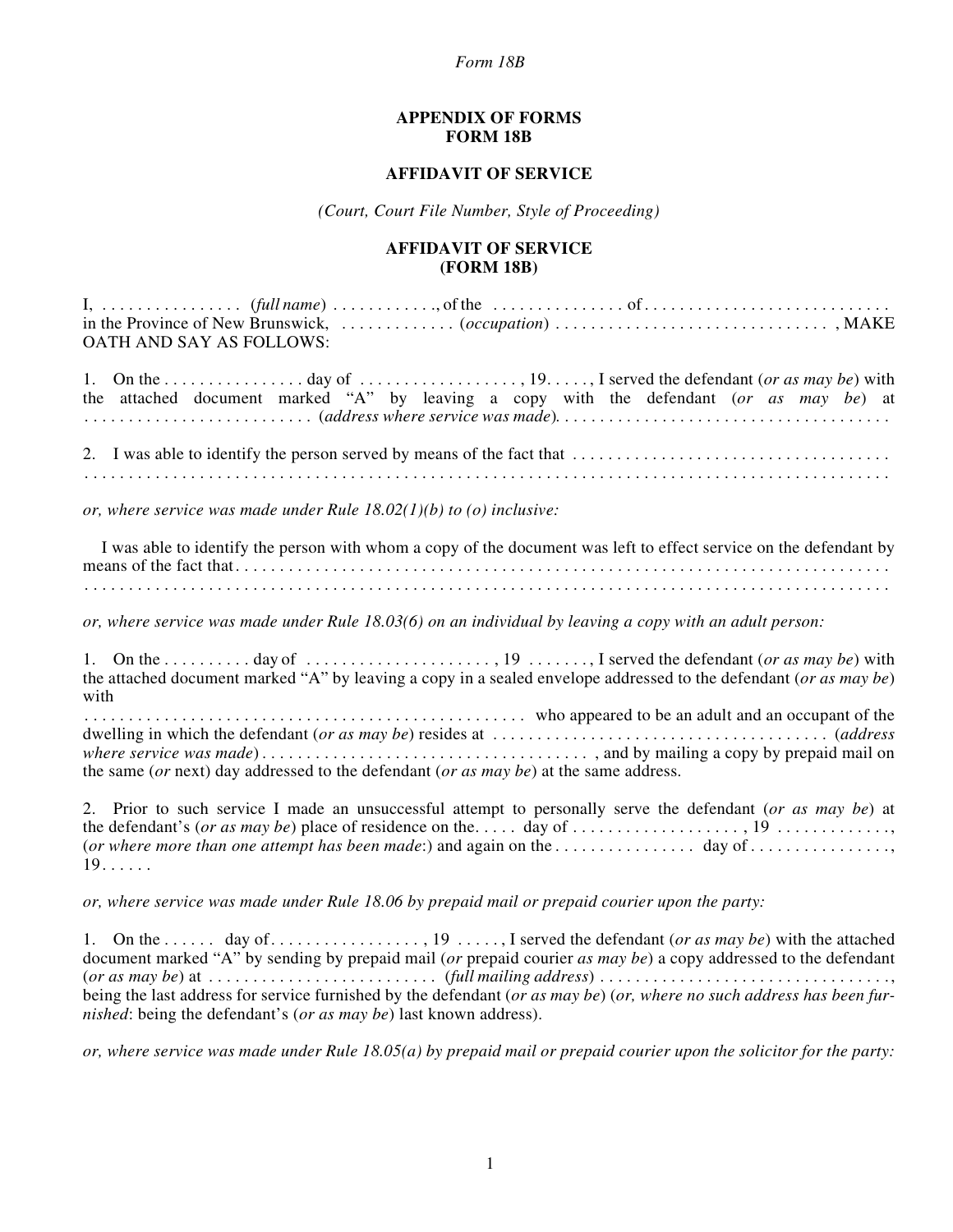1. On the . . . . . day of . . . . . . . . . . . . . . . . . . . . . . . . , 19. . . . . . . , I served the defendant (*or as may be*) with the attached document marked "A" by sending by prepaid mail (*or* prepaid courier *as may be*) a copy addressed to . . . . . . . . . . . . . . . . . . . . . . . . . . . . . . . . . . . . . . . . . . . . . . . . . . . . , the solicitor for the defendant (*or as may be*), at . . . . . . . . . . . . . . . . . . . . . . . . . . . . . . . . (*full mailing address*) . . . . . . . . . . . . . . . . . . . . . . . . . . . . . . . . . . . . . . . . .

*or, where service was made under Rules 18.03(3) to (5) by prepaid mail or prepaid courier upon a party:*

1. On the . . . . . . day of . . . . . . . . . . . . . . . . . . . . . . . . , 19 . . . . . . , I served the defendant (*or as may be*) with the attached document marked "A" by sending a copy of the document together with an Acknowledgement of Receipt Card by prepaid mail (*or* prepaid courier *as may be*) addressed to the defendant (*or as may be*) at . . . . . . . . . . . . . . . . . . . . . . . . . . . . . . (*full mailing address*) . . . . . . . . . . . . . . . . . . . . . . . . . . . . . . . . . . . . . . . ., the defendant's (*or as may be*) last known address.

2. On the . . . . . . . . day of . . . . . . . . . . . . . . . . ., 19. . . . ., the attached Acknowledgement of Receipt Card marked "B" bearing a signature which appears to be the signature of the defendant (*or as may be*) was returned to and received by me.

*or*

2. On the . . . . . . . . day of . . . . . . . . . . . . . . . . ., 19. . . . ., the attached post office receipt (*or* acknowledgement of receipt in writing) marked "B" bearing a signature which appears to be the signature (*or* a copy of the signature) of the defendant (*or as may be*) was returned to and received by me.

*or*

2. On the . . . . . . . . day of . . . . . . . . . . . . . . . . ., 19. . . . ., the attached confirmation marked "B" was received by me from the carrier who delivered the document.

*or, where service was made under Rule 18.03(7) on a corporation:*

1. No office or place of business of the defendant (*or as may be*) is located at any address given in the last statement of the defendant (*or as may be*) delivered to the Service New Brunswick and no office or place of business of the defendant (*or as may be*) can be found in New Brunswick.

2. On the . . . . . . day of. . . . . . . . . . . . . . . . . . . . . . , 19 . . . . . . . . , I served the defendant (*or as may be*) with the attached document marked "A" by sending a copy by prepaid mail (*or* prepaid courier *as may be*) to the defendant at . . . . . . . . . . . . . . . . . . . . . . . . . . . (*full mailing address*) . . . . . . . . . . . . . . . . . . . . . . . . . . ., being the address given for the defendant on the last statement of the defendant delivered to the Service New Brunswick, and also by sending a copy by prepaid mail (*or* prepaid courier *as may be*) to . . . . . . . . . . . . . . . . . . . . . . . . . . . . . . . . . . . . . . . . , who is shown as an officer of the defendant on the last statement of the defendant delivered to the Service New Brunswick at . . . . . . . . . . . . . . . . . . . . . . . . . . . . . . . (*full mailing address*) . . . . . . . . . . . . . . . . . . . . . . . . . . . . . . . ., which is the address given for the defendant (*or as may be*) on such a statement.

*or, where service was made by fax in accordance with Rule 18.07:*

1. On the . . . . . . . . .day of . . . . . . . . . . . ., 20. . . . . ., at . . . . . . . . (*time*), I served the defendant (*or as may be*) with the attached document marked "A" by faxing it and the attached cover page marked "B" to . . . . . . . . . . . . . . .(*identify name and fax number of solicitor*), the solicitor for the defendant (*or as may be*), as verified by the attached fax report, marked "C", generated by the sending machine.